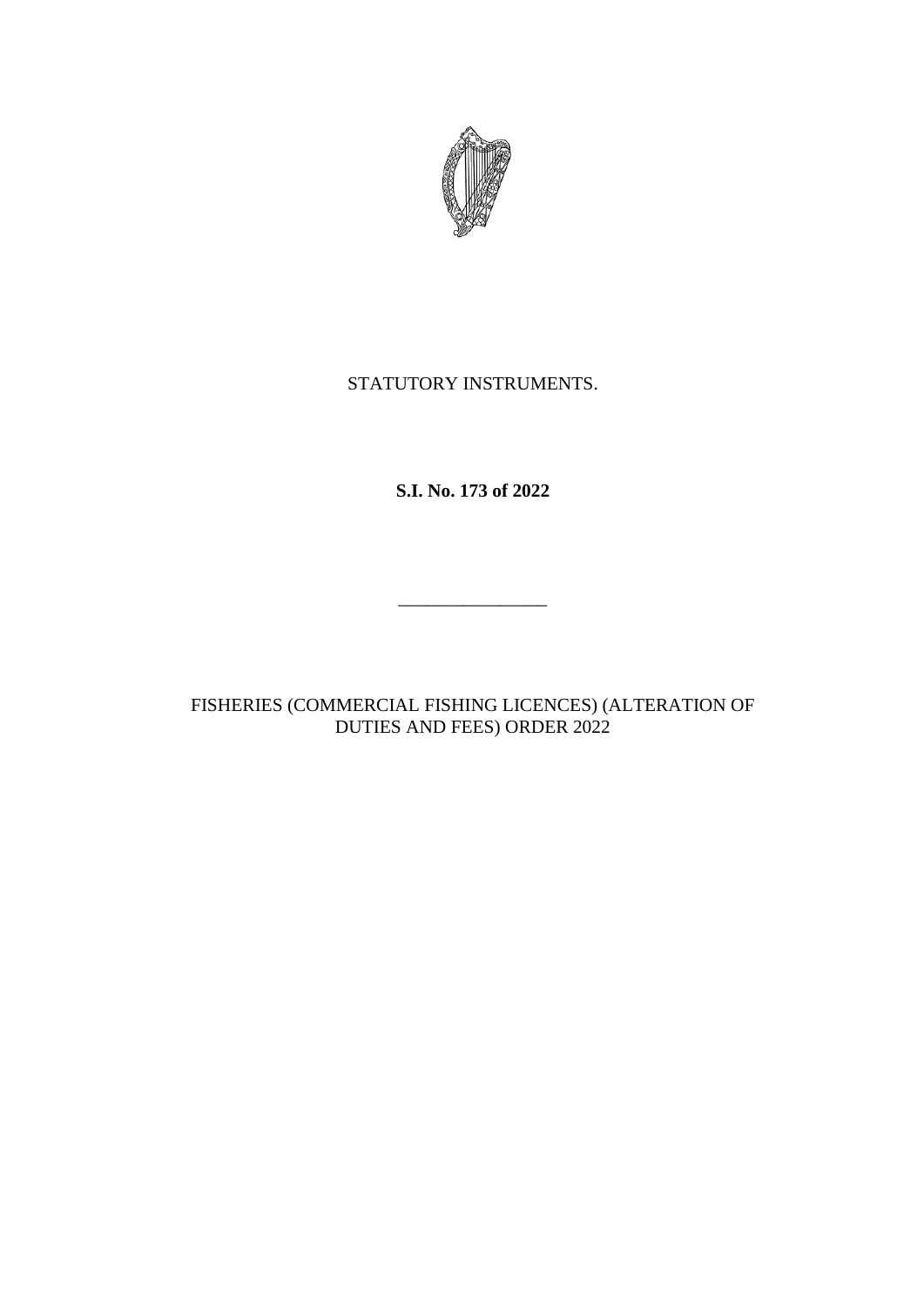## S.I. No. 173 of 2022

## FISHERIES (COMMERCIAL FISHING LICENCES) (ALTERATION OF DUTIES AND FEES) ORDER 2022

I, EAMON RYAN, Minister for the Environment, Climate and Communications, in exercise of the powers conferred on me by sections  $68(4)(b)$ ,  $159(5)(a)$ ,  $160(5)(a)$  and  $279(2)$  of the Fisheries (Consolidation) Act 1959 (No. 14 of 1959) and the Fisheries (Transfer of Departmental Administration and Ministerial Functions) Order 1977 (S.I. No. 30 of 1977) (as adapted by the Communications, Climate Action and Environment (Alteration of Name of Department and Title of Minister) Order 2020 (S.I. No. 373 of 2020)), hereby make the following order with respect to which, pursuant to sections  $68(7)$ ,  $159(5)(b)$ ,  $160(5)(b)$  and  $279(4)$  of the Fisheries (Consolidation) Act 1959, a draft has been laid before each House of the Oireachtas and a resolution approving of the draft has been passed by each such House:

1. This Order may be cited as the Fisheries (Commercial Fishing Licences) (Alteration of Duties and Fees) Order 2022.

2. This Order comes into operation on the 1 day of March 2022 and has effect as respects licences issued or renewed for a period commencing on or after that day.

3. In this Order -

"Act of 1994" means the Fisheries (Amendment) Act 1994 (No. 23 of 1994);

"Principal Act" means the Fisheries (Consolidation) Act 1959 (No. 14 of 1959).

4. The ordinary licence duty in respect of an ordinary fishing licence authorising the use of a fishing engine of a kind specified in column (2) of the Schedule at any reference number is altered to the sum specified in column (3) of the Schedule at that reference number.

5. The licence duty in respect of an oyster fishing licence is altered to  $\epsilon$ 94.

6. The sum standing specified in section  $159(1)(b)(ii)$  of the Principal Act is altered to €128.

7. The sum standing specified in section 160(1)(b) of the Principal Act is altered to €128.

*Notice of the making of this Statutory Instrument was published in "Iris Oifigiúil" of* 8*th April,* 2022*.*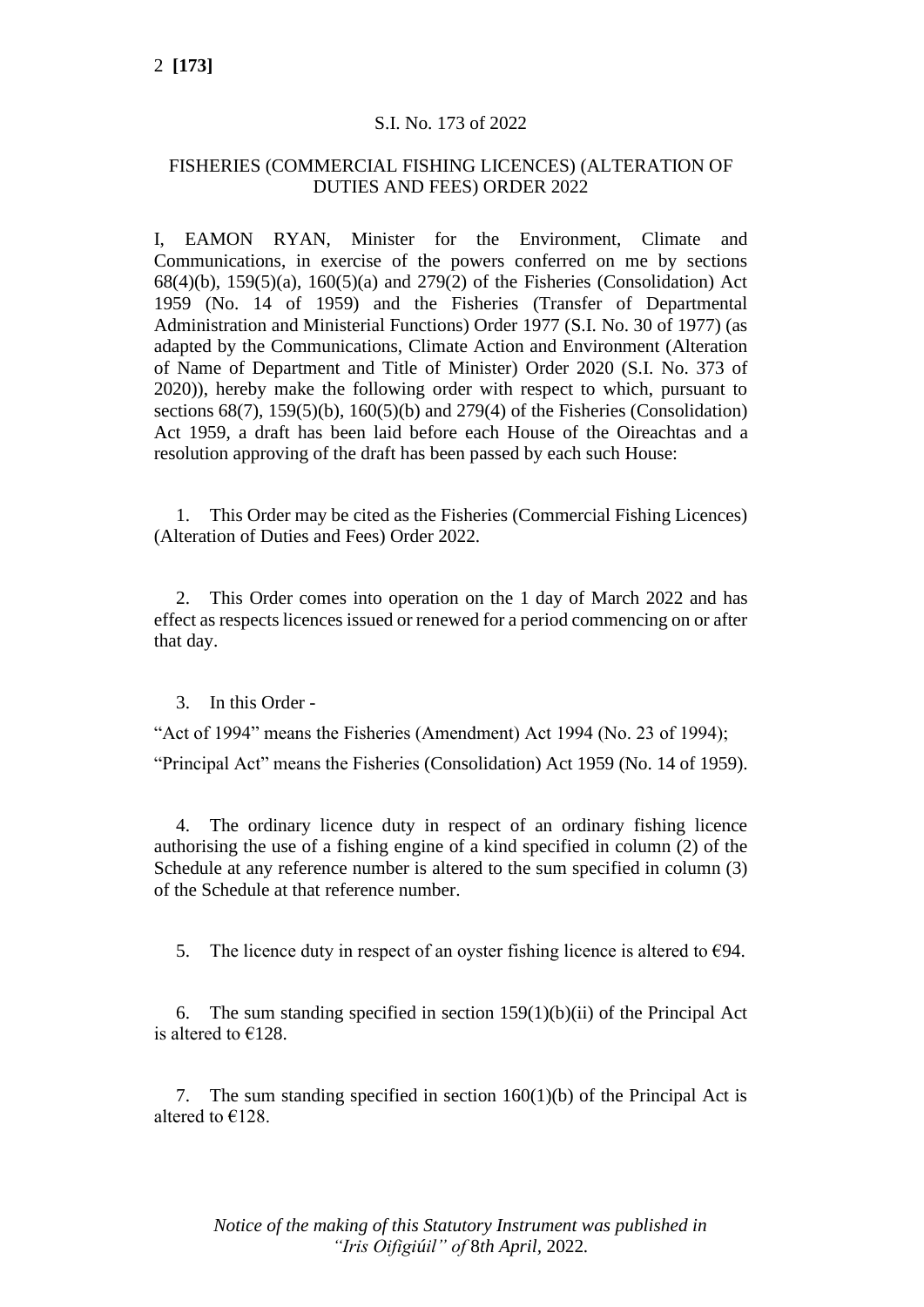8. The Fisheries (Commercial Fishing Licences) (Alteration of Duties and Fees) Order 2010 (S.I. No. 40 of 2010) is revoked.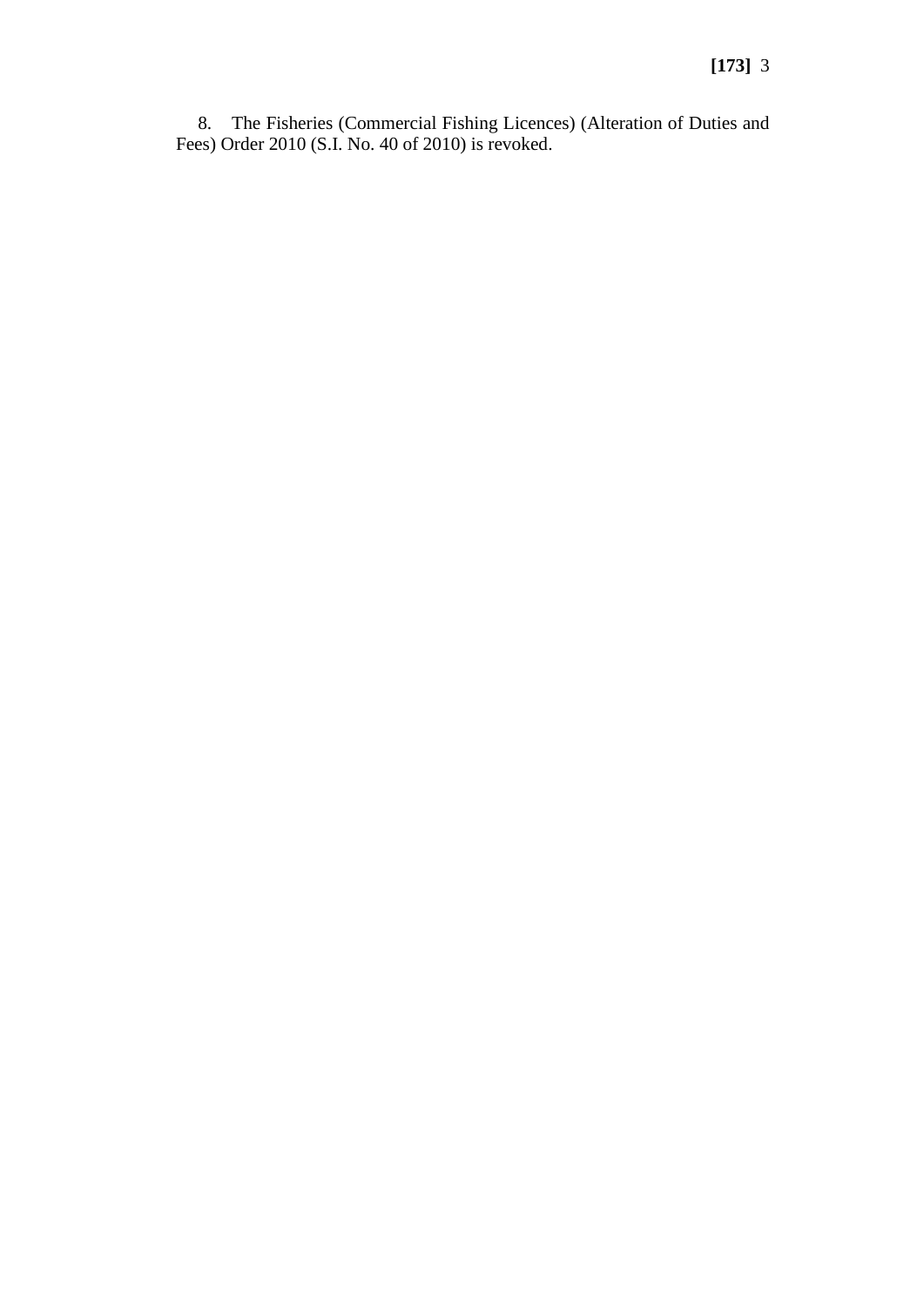## **SCHEDULE**

Article 4

| Reference<br>Number | Kind of Engine                                                   | <b>Annual Licence</b><br>Duty |
|---------------------|------------------------------------------------------------------|-------------------------------|
| (1)                 | (2)                                                              | (3)                           |
|                     |                                                                  | €                             |
| 1.                  | Stake net or fly net                                             | 706                           |
| 2.                  | Bag net                                                          | 398                           |
| 3.                  | Head weir                                                        | 142                           |
| 4.                  | Draft net                                                        | 398                           |
| 5.                  | Snap net                                                         | 168                           |
| 6.                  | Pole net                                                         | 68                            |
| 7.                  | Loop net                                                         | 44                            |
| 8.                  | Box for taking salmon in a fishing<br>weir or a fishing mill dam | 290                           |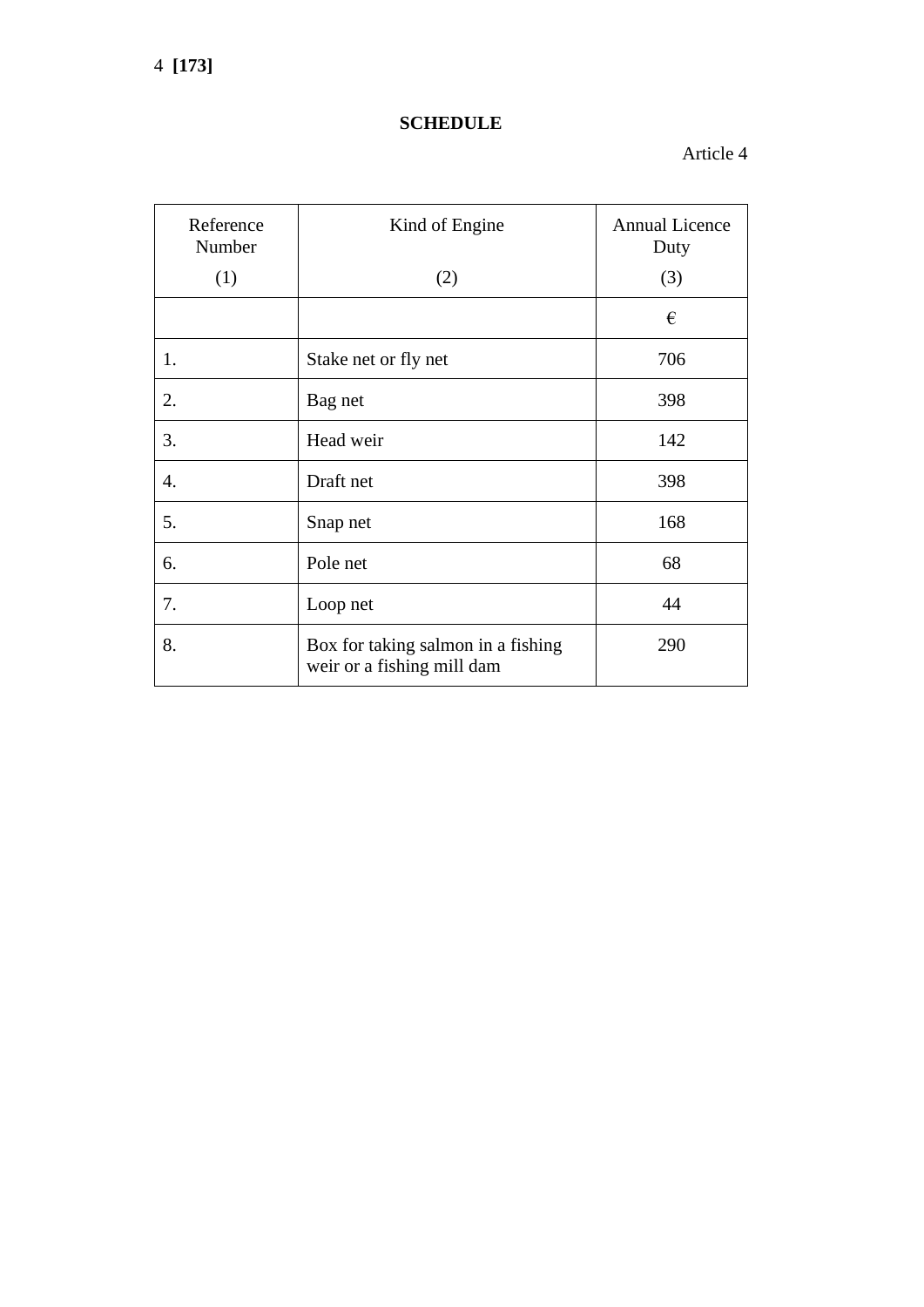

GIVEN under my Official Seal, 1 March 2022.

EAMON RYAN Minister for the Environment, Climate and Communications.